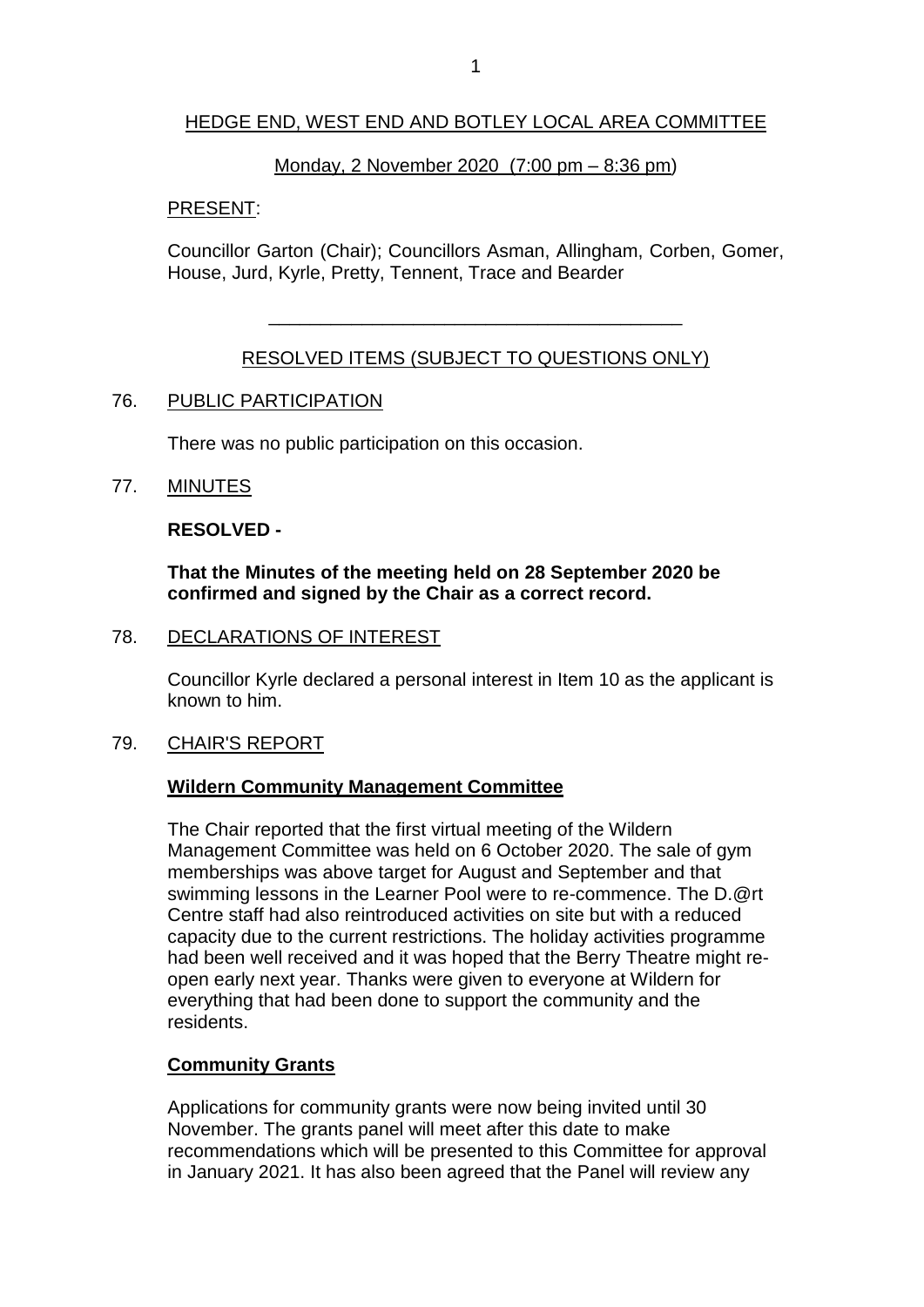Covid related applications outside this time period. Applications for the HEWEB youth grants will be available in January 2021.

# **Hatch Farm Play Area**

The Chair visited the Hatch Farm play area with Councillor Rick MacDonald, Chair of West End Parish Council on the opening day. The play area includes many different features and has since proved to be very popular with local children. The developer provided the funding for this facility and it was project managed by the Borough Council. Benches will be installed once the Covid social distancing restrictions are removed.

## **Green Flag for Itchen Valley Country Park**

The team at Itchen Valley Country Park has successfully gained another Green Flag. This represents a tremendous achievement as the Park continues to be managed and maintained to a high standard.

## **Ageas Bowl Liaison Panel**

The Ageas Bowl Liaison Panel meeting had been cancelled this year. Activities have been limited and restricted at the Ageas Bowl due to Covid.

## 80. LOCAL AREA MANAGER'S REPORT

# **Friday Night Football**

The Local Area Manager reported that Friday Night Football was planned to return on 6 November at the Recreation Ground in Botley. However, given the recent announcement by the Prime Minister it is thought highly unlikely that these sessions will restart on Friday. Final confirmation was awaited.

### **Localised flooding**

An important meeting had been arranged between the Environment Agency, Southern Water, Hampshire County Council and Eastleigh Borough Council. There had been many reports of flooding in the local area and these will be discussed to agree an action plan which will identify which partners are responsible. This continues the joint working which has been successful in the last 2 years.

### **Snowdrop Place, Hedge End**

It was understood that the construction of the care home named Snowdrop Place in Pavilion Road, is nearly complete. The owners, Barchester Healthcare, hope to open the doors in early 2021.This home will provide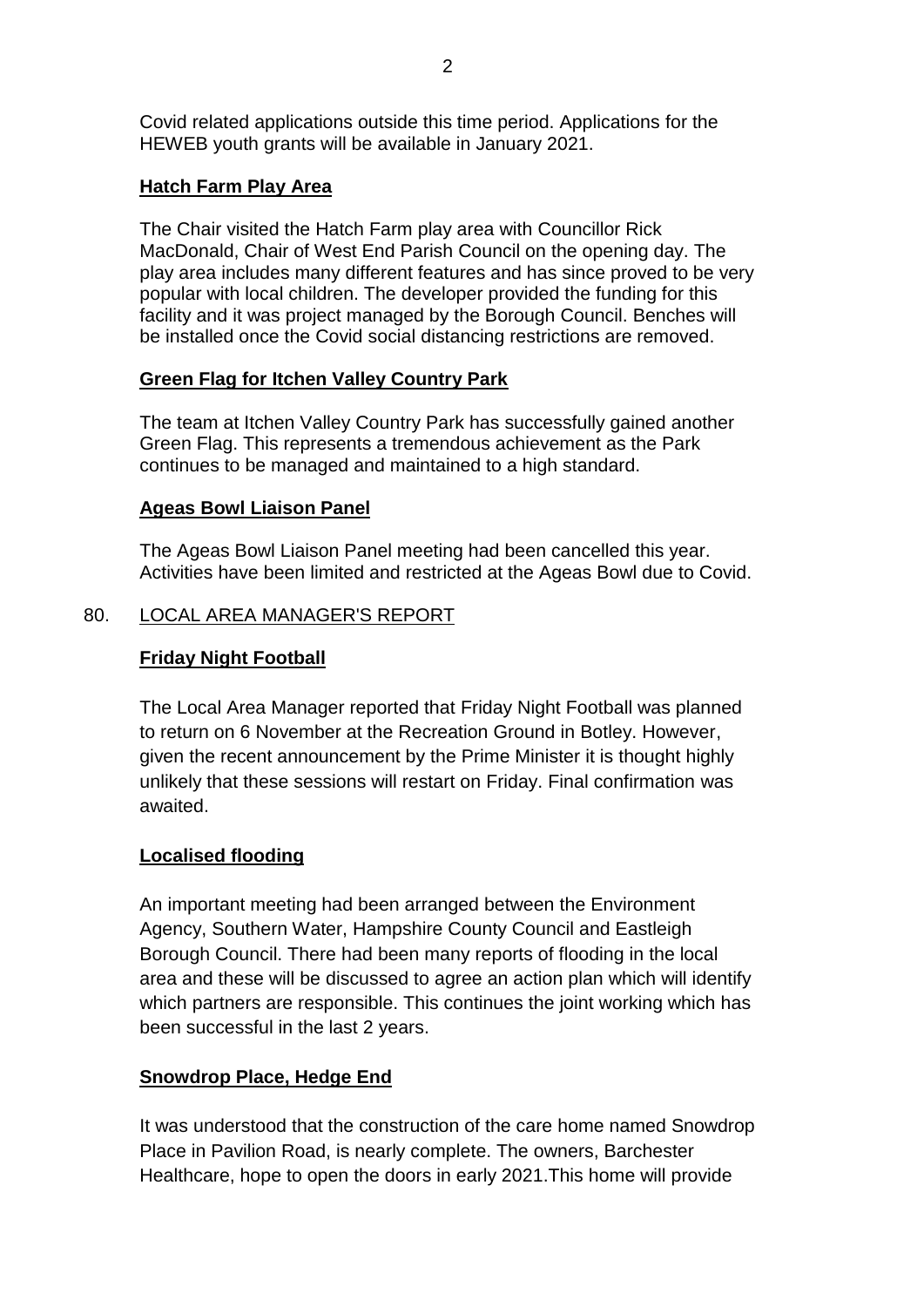purpose built residential care, specialising in 24-hour dementia care for older people.

This Committee approved the planning application and one of the developer's contributions will be towards a public art project which will be designed in consultation with the care home's Manager.

# **Boorley Park**

The order for the play area had been placed. The winning design was the one that the pupils from the Boorley Park School voted for. Final confirmation had yet to be received but it is hoped the play area would be ready to use in January given the ground conditions. This will also depend on the availability of the contractor and the effect of the new restrictions.

# **Traffic Regulation Orders (TROs)**

The Committee had recently approved a series of Traffic Regulation Orders and these came into effect on 26 October. In addition, the Midlands Estate TRO had been implemented and final signage for the TRO at Cheltenham Gardens had now been approved.

# 81. FINANCIAL MANAGEMENT REPORT

The Committee considered a report by the Local Area Manager (Agenda Item 7) setting out recommendations for expenditure from the Committee's revenue budget and developer contributions.

# **RESOLVED –**

# **That the Committee:**

- **(1) Approves expenditure of up to £6,500 from its revenue and reserves budgets for the outdoor covered seating at Itchen Valley Country Park;**
- **(2) Approves the freezing of fees and charges for Itchen Valley Country Park for 2021;**
- **(3) Allocates the developers contributions of £7,039.18 to Hedge End Town Council for vehicular access works at St. John's Recreation Ground;**
- **(4) Allocates the developer contribution of up to £5,000 to Wildern Academy Trust for the upgrade of ancillary rooms at Wildern Leisure Centre;**
- **(5) Approves expenditure of £680 from its revenue budget for 2 litter bins at Boorley Green;**
- **(6) Approves expenditure of up to £2,000 for improved signage for cycling in Wildern Lane; and**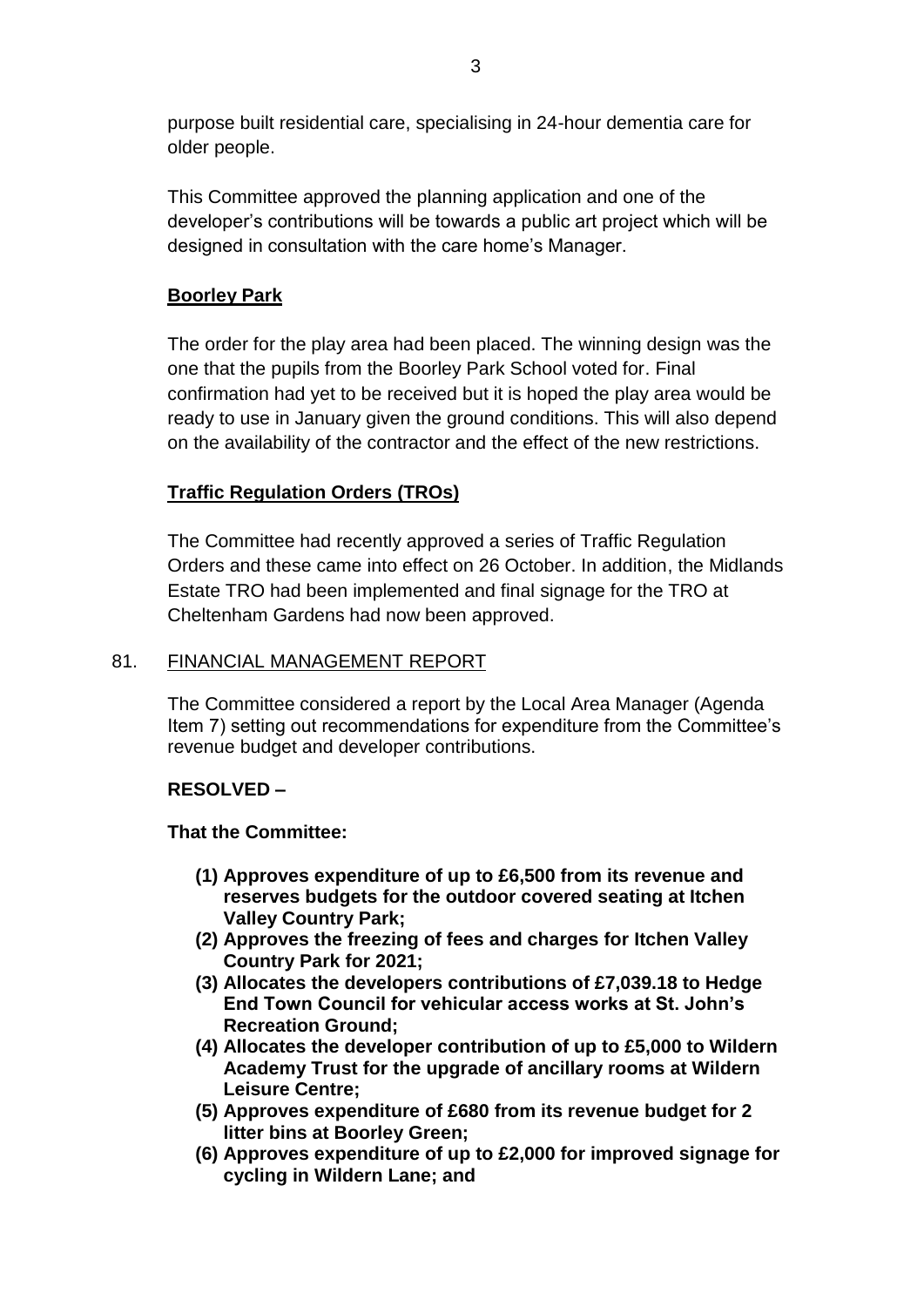### **(7) Allocates the developer contribution of £1,255 to commission a study into the flooding issues at Telegraph Woods, West End.**

### 82. PRESENTATION ON PLANNING GUIDELINES

A short pre-recorded presentation was given on guidelines that had to be taken into account when determining planning applications; in particular the issues that could, and could not, be taken into account. This was set against the broader policy framework.

### 83. PLANNING APPLICATION - LAND TO THE SOUTH OF MADDOXFORD LANE AND WEST OF WESTFIELD, BOORLEY GREEN, BOTLEY, SO32 2DB - F/19/85178

The Committee considered the report of the Lead Specialist for Housing and Development (Agenda item 9) concerning an application for the construction of 92 dwellings; the creation of new vehicular access with footways from Maddoxford Lane; provision of informal and formal open space, together with associated highways, landscape, and earth works and level changes, foul and surface water drainage facilities, utilities provision and other associated and necessary infrastructure. (Ref: F/19/85178).

The Committee was advised that:

### **Report Updates**

Ecology Officer – Some issues remain re: drainage, landscaping and the CEMP but these could be controlled by condition so no objection subject to conditions.

### **Amended recommendation**

The recommendation is for the application to be refused for the reasons set out in the agenda, subject to an amendment to the Note to Applicant which should be amended to include reference to the fact that the application was refused following assessment of the plans listed in the latest drawing register.

### **RESOLVED -**

**That permission be REFUSED for the reasons set out in the agenda subject to the amendments set out above.** 

**[NOTES: (A) A local resident and a Botley Parish Councillor spoke live, and one written statement was submitted in objection to the planning application, citing concerns of increased traffic, access routes for construction traffic and safety. (B) A written statement was submitted on behalf of the applicant stating the scheme is of high quality and provides homes for the local area.]**